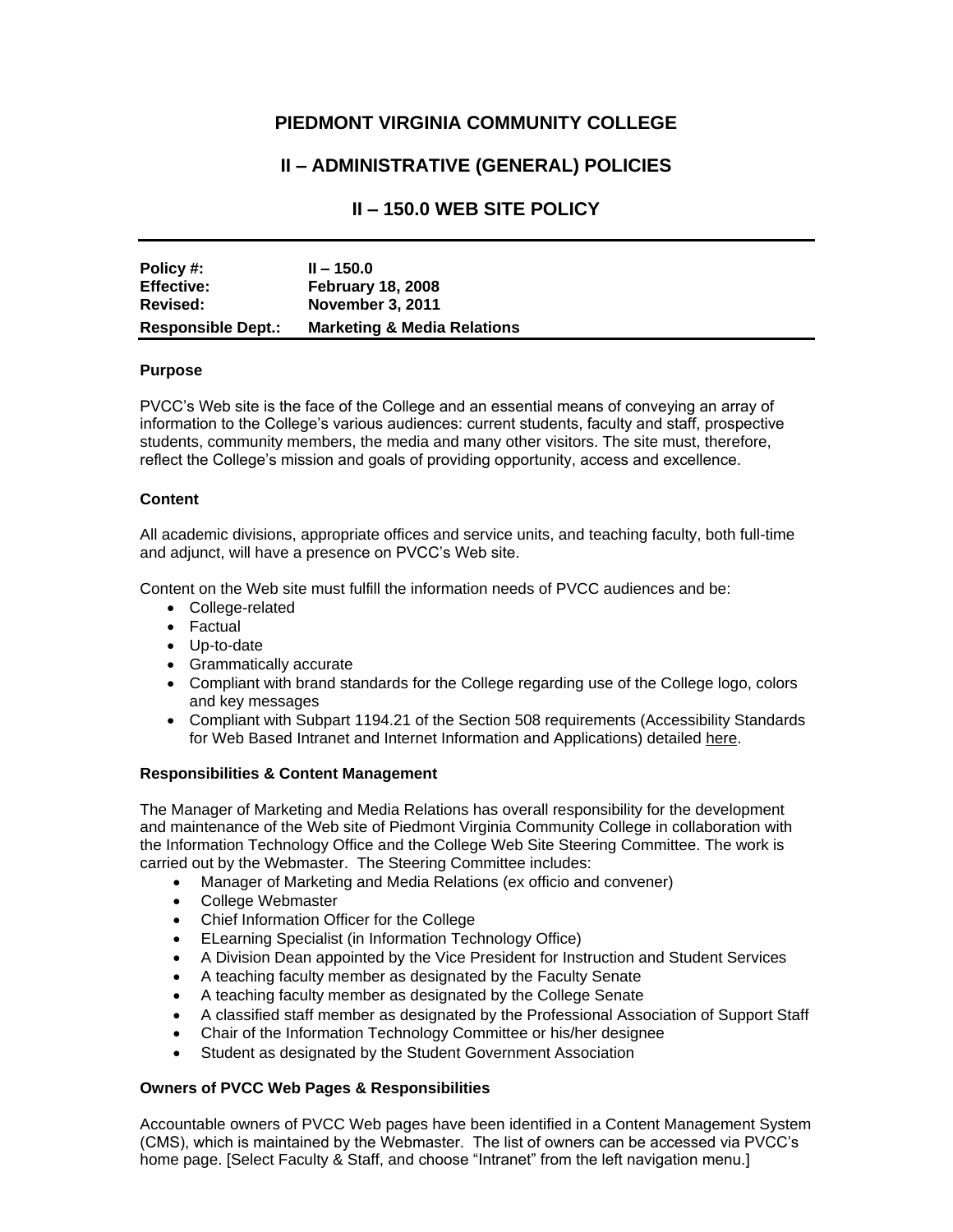Accountable owners have access to the information about their respective programs and operational areas which is posted on the College Web site. Accountable owners may delegate access and updating responsibilities to their staff or faculty. Accountable owners and their delegated owners have responsibility for ensuring that their information is *at all times* accurate, current, and is posted and removed in a timely manner. Training on how to use the CMS is by the Webmaster in collaboration with the eLearning Specialist and Trainer from the Office of Information Technology.

Faculty who have Web pages (subwebs) hosted on PVCC's Web site have sole accountability for the information posted on their subwebs, but the subwebs must be in compliance with the requirements listed in the Teaching Faculty Web Pages (Subwebs) section of this policy.

### *Minor and Routine Changes and Updates*

The majority of routine and minor changes and updates to PVCC Web pages are made through the CMS. Training in how to use the CMS is provided by the Webmaster in collaboration with the eLearning Specialist and Trainer from the Office of Information Technology. Before making changes or posting information, accountable owners and their delegated owners are encouraged to observe the design and content guidelines at the end of this policy and to avail themselves of the expertise of PVCC's Webmaster and of staff in the Office of Marketing and Media Relations to help ensure that PVCC's Web site retains its branded look and that information is presented in the best possible way.

### *Major Changes and Additions*

An online Project Request Form available through the Intranet at [www.pvcc.edu/prf](https://www.pvcc.edu/iNET/index.php?go=follow&url=https://www.pvcc.edu/iNET/mmr/project_request_form.php) should be completed to request the addition of pages or sections to the Web site, or to request other major changes.

#### *Periodic Reviews and Updates*

Prior to the fall, spring and summer semesters and well before promotions for a semester begin, the accountable owners and their delegated owners will be notified by email to review and update their Web pages.

### **Teaching Faculty Web Pages (Subwebs)**

Faculty members may be granted a Web page (subweb) for professional use that will be hosted on PVCC's server and will carry the prefix www.pvcc.edu. Upon request to divisional administrative assistants, faculty may have a link to their subweb established from their profile page on the PVCC Directory.

Faculty have sole responsibility for the design and content on their subwebs. Their subwebs do not require prior approval nor are pages required to follow the branded design of PVCC's Web site, but the content on subwebs must follow the requirements spelled out in this policy, including the requirement that the PVCC Web pages are for college-related, professional purposes only and not for personal use. Links to personal and other external Web sites may be included on faculty subwebs.

As a part of the main PVCC Web site, faculty subwebs must comply with the all the Federal Accessibility Standards referred to in the "Content" heading on the first page of this policy. Details regarding compliance with these requirements are available on the Intranet, which is accessible through "Faculty & Staff" on the PVCC Web site, or from the Webmaster.

*Retired Faculty*: Upon request by retired faculty, PVCC will retain a basic informational template on its Web site Directory that provides the faculty member's name, contact information and photo if desired. Retired faculty have 60 days from their effective retirement date to remove all other information from their PVCC Web pages (subwebs). The Webmaster is available upon request to advise retired faculty about transferring that information to an Internet Service Provider (ISP). Upon request, PVCC can provide a link from the retired faculty's Directory page to his or her personal Web page.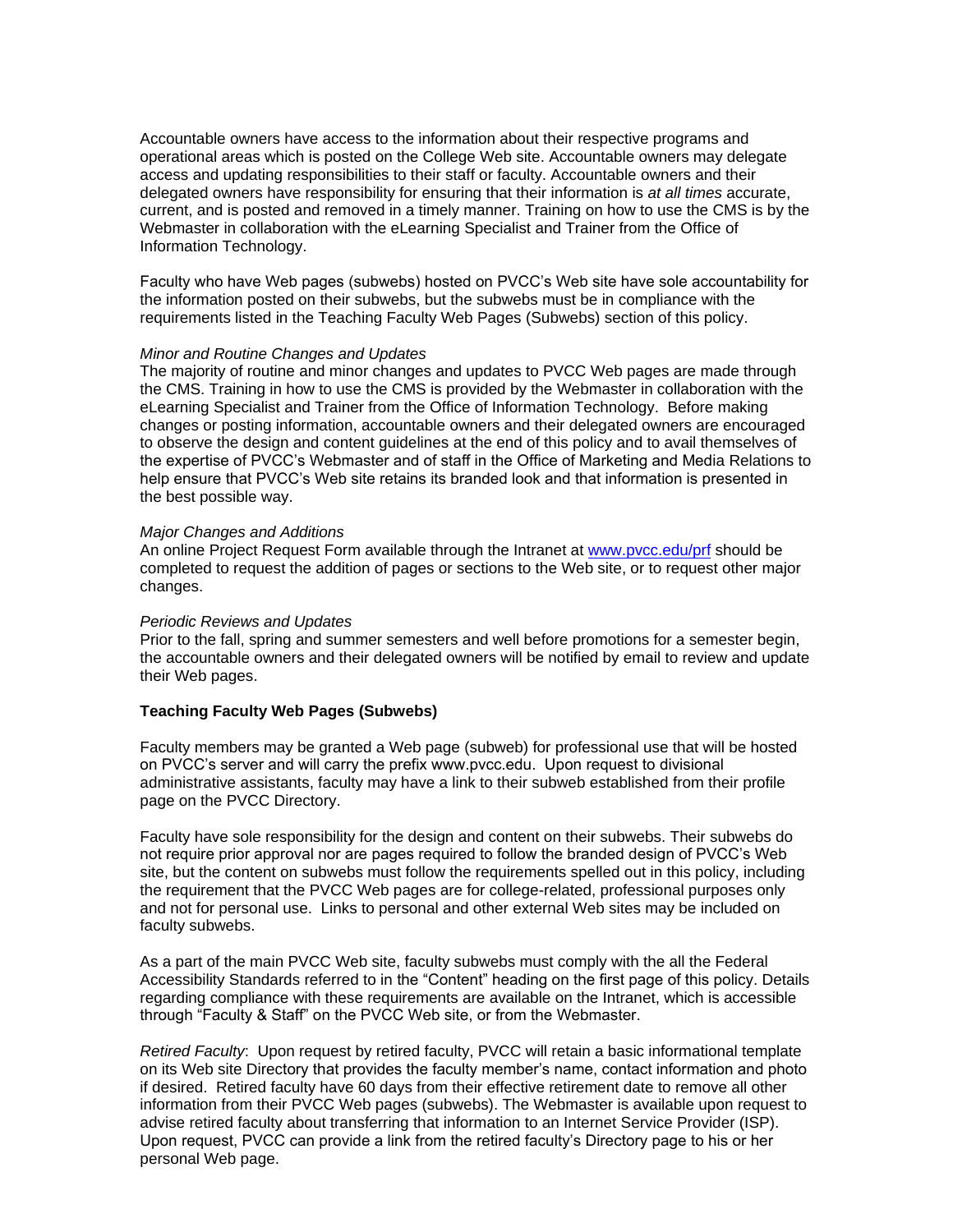## **Uses of PVCC Web Site and Pages**

- The College Web site will not be used for commercial purposes.
- All College Web pages will be for professional, college-related purposes only. No Web pages will be for personal use.
- For privacy-protection and security reasons, and to ensure that PVCC's Web site is used for college-related purposes only, personal photographs (e.g. families, homes, cars, hobbies, non- college activities, etc.) will not be permitted on Web pages hosted on PVCC's server and identified with the prefix www.pvcc.edu.
- Web pages must conform to legal requirements, particularly regarding copyright, computer fraud and defamation.
- Blogs and podcasts cannot be posted on Web pages without the approval of the Manager of Marketing and Media Relations.
- Duplication of information must be avoided. One page should not duplicate documents appearing elsewhere on the College Web site. Instead, links should be created to that information electronically to prevent errors or contradictions that can occur when duplicating information. This also ensures that updates to the information will appear on the original document and be instantly reflected through links.

## **PVCC Directory of Faculty & Staff**

Through the Web site Directory, all full-time and adjunct faculty members and PVCC staff must have a profile on the College Web site that includes their name, phone numbers, email addresses and office hours. A photograph taken by the College also will be included. Faculty and staff may opt out of having their photo on the Directory. The Directory will comply with a unique template design.

The Human Resources office is responsible for maintenance of this Directory.

## **Student Organizations**

In order to give a full picture of student life available at the College, active student organizations will be described on the College Web site by using a template with relevant information for each organization. The organization's advisor and the Dean of Student Services or his/her designee will maintain this information and ensure it is current and accurate.

## **Removal of Materials on PVCC Web Site**

Piedmont Virginia Community College maintains the right to refuse to offer a link on the official College Web site or to remove a link without notice. The College will remove materials deemed to be illegal, offensive or otherwise in violation of this policy or laws.

## **Links to External Web Sites**

The College assumes no responsibility or liability for content or materials provided on Web sites that are not owned by the College. As appropriate, such Web pages will include the following statement:

"The following link will take you away from PVCC's Web site [\(www.pvcc.edu\)](http://www.pvcc.edu/). PVCC is not responsible for the content of pages to which you are linking. Comments should be directed to the Web site owner."

## **Usability Testing**

The College will employ usability testing to ensure that the College Web site achieves its goals of providing information using an intuitive navigational design. This will be undertaken whenever a significant design change occurs. Individuals with no connection to the College will test the Web site to determine whether it accomplishes the goal of being accessible to prospective students.